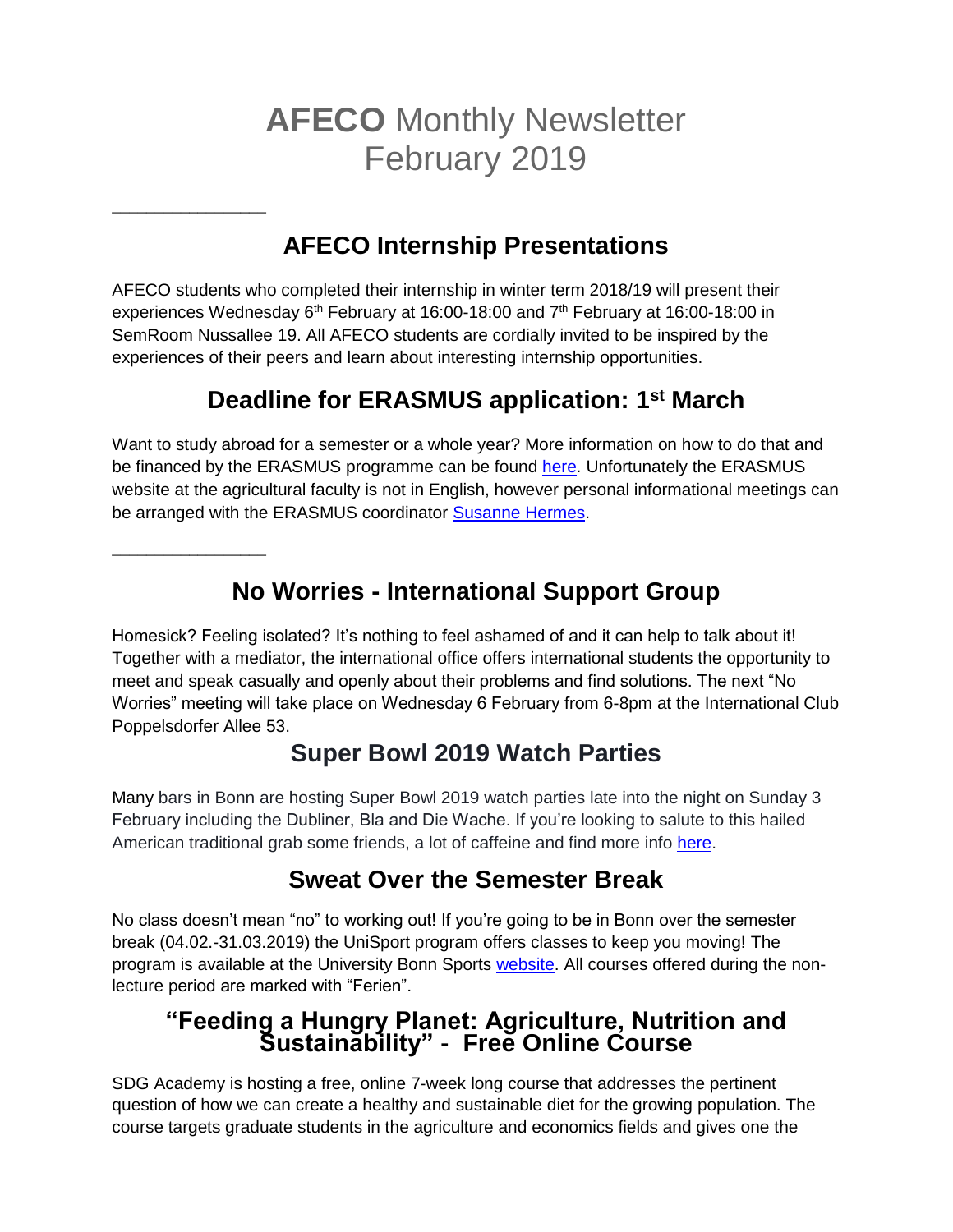opportunity to learn about food security worldwide, the effect of malnutrition and more. The course begins Monday 11 February 2019, to enroll and for more info click [here.](https://www.edx.org/course/feeding-a-hungry-planet-agriculture-nutrition-and-sustainability)

**\_\_\_\_\_\_\_\_\_\_\_\_\_\_\_\_\_\_**

**\_\_\_\_\_\_\_\_\_\_\_\_\_\_\_\_\_\_**

#### **Internship and Job Opportunities\***

[Praktikant m/w F](http://www.ilr.uni-bonn.de/central/Stellenausschreibung%20Praktikum.pdf)leischhof Rasting GmbH

[Praktikant \(m/w/d\) im Sektorvorhaben Beschäftigung im ländlichen Raum mit Fokus auf](https://jobs.giz.de/index.php?ac=jobad&id=41675)  [Jugendliche,](https://jobs.giz.de/index.php?ac=jobad&id=41675) Deutsche Gesellschaft für Internationale Zusammenarbeit (GIZ) GmbH, Bonn, Bewerbungsfrist: 05.02.2019

[Stipendium für 2 Semester,](https://www.keimling.de/stipendium) Keimling Naturkost GmbH

[Praktikant \(m/w/d\) Corporate Responsibility / Nachhaltigkeitsmarketing,](https://karriere.rewe-group.com/rewegroup/job/K%C3%B6ln-Werkstudent-%28mwd%29-Corporate-Responsibility-Nachhaltigkeitsmarketing-1-50933/507692701/) REWE Group

[International Renewable Energy Agency \(IRENA\) Internship Programme,](https://employment.irena.org/careersection/1/jobdetail.ftl?lang=en&portal=8205020217&job=INT0000) International Renewable Energy Agency (IRENA)

[Praktikum \(3 bis 6 Monate\) im Bereich Nachhaltigkeit,](https://www.iscc-system.org/wp-content/uploads/2017/04/ISCC_Praktikum_2018.pdf) International Sustainability and Carbon Certification (ISCC)

**Check out the ILR [website](http://www.ilr.uni-bonn.de/central/jobs_d.htm) for PhD positions and other post-graduate job opportunities.**

\***job descriptions in German require fluent German skills**

#### **ILR Testimonial: Ursula Ploll**

The University of Bonn is conducting research based on **microbeinduced resistance to agricultural pests (MiRA**), an EU-funded research initiative. I spoke with Ursual Ploll, a PhD student in the Chair of Agricultural and Food Market Research, to learn more and to hear about her experience applying for a PhD position at Uni Bonn.

**A.T. -** How did you hear about the PhD position at ILR? What experience/work of yours do you think made you most qualified for the position?

**U.P. -** At the time I was actively looking for a PhD position internationally. I had several different channels which I regularly



checked for open positions, but I eventually found out about the position at the ILR through a mailing list from my previous university. Because I was already working for the University of Graz, I was able to gain insight and experience into the research life at the university.

**A.T. -** What experience did you have in research before beginning your PhD?

**U.P. -** For my master's thesis I collected data via an online survey. With this data I could already participate at a poster session at a conference in Austria. Later during my employment for the